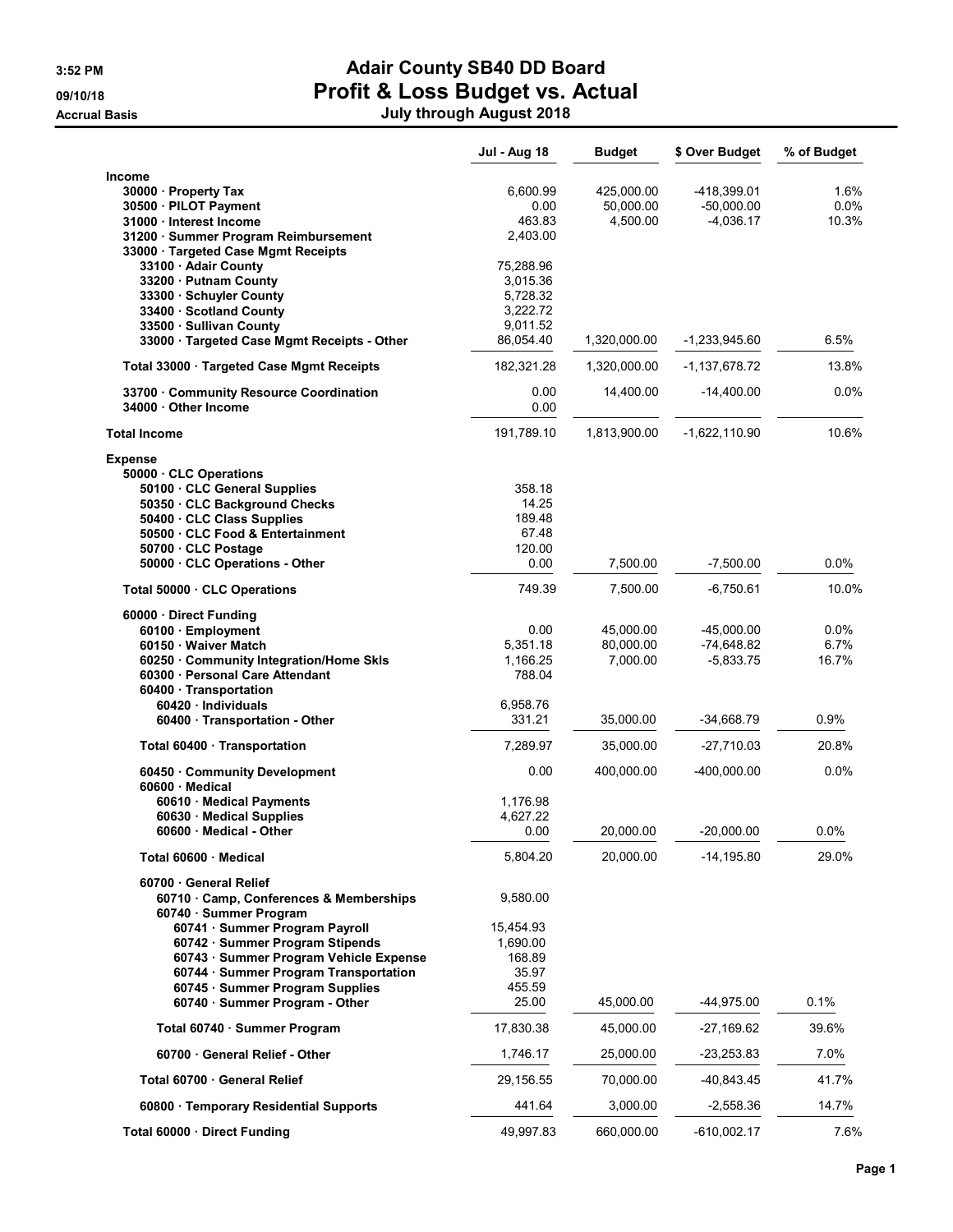# 3:52 PM **Adair County SB40 DD Board** 09/10/18 **Profit & Loss Budget vs. Actual**

| July through August 2018 |  |
|--------------------------|--|

|                                                  | <b>Jul - Aug 18</b> | <b>Budget</b> | \$ Over Budget | % of Budget |
|--------------------------------------------------|---------------------|---------------|----------------|-------------|
| 60950 Comm Resource Coordination Exp             | 0.00                | 14,400.00     | $-14,400.00$   | 0.0%        |
| 61000 · Funding to Other Counties                |                     |               |                |             |
| 61100 · Funding to Putnam County                 | 247.68              |               |                |             |
| 61200 · Funding to Schuyler County               | 1,576.70            |               |                |             |
| 61300 · Funding to Scotland County               | 520.75              |               |                |             |
| 61400 · Funding to Sullivan County               | 2,569.14            |               |                |             |
| 61000 · Funding to Other Counties - Other        | 179.58              | 35,000.00     | $-34,820.42$   | 0.5%        |
| Total 61000 · Funding to Other Counties          | 5,093.85            | 35,000.00     | $-29,906.15$   | 14.6%       |
| 70000 · Targeted Case Mgmt Expense               |                     |               |                |             |
| 70200 · TCM Supplies                             | 9.79                |               |                |             |
| 76000 · TCM Training                             | 613.48              |               |                |             |
| Total 70000 · Targeted Case Mgmt Expense         | 623.27              |               |                |             |
| 80000 · Programming - Indirect                   |                     |               |                |             |
| 80500 Accreditation                              | 760.00              | 10,000.00     | $-9,240.00$    | 7.6%        |
| 81000 · Board Expense                            | 34.99               | 2,000.00      | $-1,965.01$    | 1.7%        |
| 82000 Governmental Relations                     | 0.00                | 500.00        | $-500.00$      | 0.0%        |
| 83000 Conferences/Workshops                      | 1,029.36            | 5,000.00      | $-3,970.64$    | 20.6%       |
| 83500 Depreciation Expense                       | 0.00                | 35,000.00     | $-35.000.00$   | $0.0\%$     |
| 84000 · Dues and Memberships                     | 0.00                | 3,500.00      | $-3,500.00$    | $0.0\%$     |
| 85000 · Employee Travel                          |                     |               |                |             |
| 71150 · TCM Adair Mileage                        | 1,334.25            |               |                |             |
| 72150 · TCM Putnam Mileage                       | 354.66              |               |                |             |
| 73150 · TCM Schuyler Mileage                     | 348.94              |               |                |             |
| 74150 · TCM Scotland Mileage                     | 236.39              |               |                |             |
| 75150 · TCM Sullivan Mileage                     | 866.86              |               |                |             |
| 85000 · Employee Travel - Other                  | 729.71              | 30,000.00     | $-29,270.29$   | 2.4%        |
| Total 85000 · Employee Travel                    | 3,870.81            | 30,000.00     | $-26, 129.19$  | 12.9%       |
| 86000 · Insurance                                |                     |               |                |             |
| 86100 Directors & Officers                       | 441.00              |               |                |             |
| 86000 Insurance - Other                          | 0.00                | 26,000.00     | $-26,000.00$   | 0.0%        |
| Total 86000 · Insurance                          | 441.00              | 26,000.00     | $-25,559.00$   | 1.7%        |
| 87000 Office Expenses                            |                     |               |                |             |
| 87100 Office Supplies                            |                     |               |                |             |
| 87110 Office Supplies-Country Club               | 191.59              |               |                |             |
| 87120 Office Supplies-McPherson                  | 2,924.35            |               |                |             |
| Total 87100 Office Supplies                      | 3,115.94            |               |                |             |
| 87200 · Postage                                  |                     |               |                |             |
| 87210 · Postage-General                          | 150.00              |               |                |             |
| 87220 · Postage-TCM                              | 150.00              |               |                |             |
| 87200 Postage - Other                            | 117.00              |               |                |             |
| Total 87200 · Postage                            | 417.00              |               |                |             |
| 87300 - Advertising/Marketing                    | 250.00              |               |                |             |
| 87450 Employee Retention/Appreciation            | 444.63              |               |                |             |
| 87700 · Building Maintenance<br>87710 Janitorial |                     |               |                |             |
| 87711 Janitorial-Country Club                    | 854.22              |               |                |             |
| 87712 Janitorial-McPherson                       | 1,865.64            |               |                |             |
| 87710 Janitorial - Other                         | 37.82               |               |                |             |
|                                                  |                     |               |                |             |
| Total 87710 · Janitorial                         | 2,757.68            |               |                |             |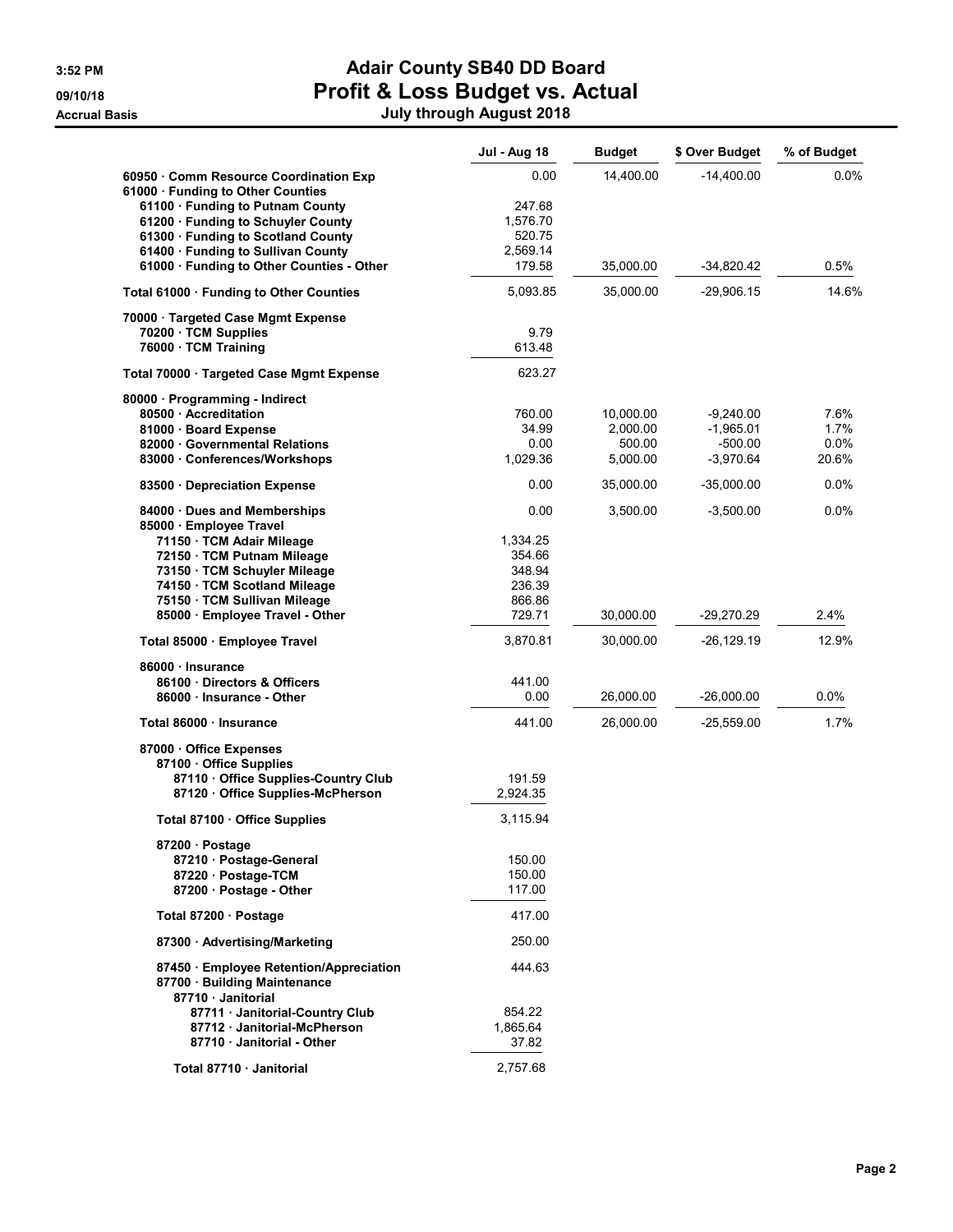#### 3:52 PM **Adair County SB40 DD Board** 09/10/18 **Profit & Loss Budget vs. Actual** Accrual Basis July through August 2018

|                                                                                                                                                                                                                                                                                                   | <b>Jul - Aug 18</b>                                                                                        | <b>Budget</b>                | \$ Over Budget               | % of Budget      |
|---------------------------------------------------------------------------------------------------------------------------------------------------------------------------------------------------------------------------------------------------------------------------------------------------|------------------------------------------------------------------------------------------------------------|------------------------------|------------------------------|------------------|
| 87720 · Lawn Care<br>87721 · Lawn Care-Country Club<br>87722 · Lawn Care-McPherson                                                                                                                                                                                                                | 315.00<br>70.00                                                                                            |                              |                              |                  |
| Total 87720 · Lawn Care                                                                                                                                                                                                                                                                           | 385.00                                                                                                     |                              |                              |                  |
| 87700 · Building Maintenance - Other                                                                                                                                                                                                                                                              | 0.00                                                                                                       | 25,000.00                    | $-25,000.00$                 | 0.0%             |
| Total 87700 · Building Maintenance                                                                                                                                                                                                                                                                | 3,142.68                                                                                                   | 25,000.00                    | -21,857.32                   | 12.6%            |
| 87800 Software & Technology                                                                                                                                                                                                                                                                       | 17,707.50                                                                                                  | 55,000.00                    | $-37,292.50$                 | 32.2%            |
| 87000 Office Expenses - Other                                                                                                                                                                                                                                                                     | 0.00                                                                                                       | 18,500.00                    | $-18,500.00$                 | $0.0\%$          |
| Total 87000 · Office Expenses                                                                                                                                                                                                                                                                     | 25,077.75                                                                                                  | 98,500.00                    | $-73,422.25$                 | 25.5%            |
| 87500 · Personnel<br>51000 CLC Personnel<br>51100 CLC Center Salary Expense                                                                                                                                                                                                                       | 11,281.50                                                                                                  |                              |                              |                  |
| Total 51000 · CLC Personnel                                                                                                                                                                                                                                                                       | 11,281.50                                                                                                  |                              |                              |                  |
| 66000 · Payroll Expenses<br>66500 · Salary Sick<br>66700 · Salary Vacation<br>66000 · Payroll Expenses - Other                                                                                                                                                                                    | 6,328.62<br>8,521.61<br>13,902.61                                                                          |                              |                              |                  |
| Total 66000 · Payroll Expenses                                                                                                                                                                                                                                                                    | 28,752.84                                                                                                  |                              |                              |                  |
| 70300 · TCM Admin Salary<br>71110 · TCM Adair Salary Expense<br>71115 · TCM Overtime<br>72110 TCM Putnam Salary Expense<br>73110 · TCM Schuyler Salary Expense<br>74110 · TCM Scotland Salary Expense<br>75110 · TCM Sullivan Salary Expense<br>87510 Salary Expense<br>87540 · Employee Benefits | 17,813.61<br>51,173.98<br>261.16<br>3,127.12<br>4,766.45<br>1,781.88<br>8,768.33<br>18,459.69<br>45,001.56 |                              |                              |                  |
| 87500 · Personnel - Other<br>Total 87500 · Personnel                                                                                                                                                                                                                                              | 0.00<br>191,188.12                                                                                         | 1,138,495.00<br>1,138,495.00 | -1,138,495.00<br>-947,306.88 | $0.0\%$<br>16.8% |
| 88000 Professional Services<br>88100 · Accounting and Audit<br>88300 Consulting<br>88000 Professional Services - Other                                                                                                                                                                            | 695.00<br>3,620.25<br>0.00                                                                                 | 15,200.00                    | $-15,200.00$                 | 0.0%             |
| Total 88000 · Professional Services                                                                                                                                                                                                                                                               | 4,315.25                                                                                                   | 15,200.00                    | -10,884.75                   | 28.4%            |
| 88500 · Training<br>89000 Utilities<br>89100 Electricity                                                                                                                                                                                                                                          | 1,173.45                                                                                                   | 15,000.00                    | -13,826.55                   | 7.8%             |
| 89110 · Electricity-Country Club<br>89120 · Electricity-McPherson<br>89130 Electricity-314 E McPherson                                                                                                                                                                                            | 565.92<br>523.71<br>563.89                                                                                 |                              |                              |                  |
| Total 89100 · Electricity                                                                                                                                                                                                                                                                         | 1,653.52                                                                                                   |                              |                              |                  |
| 89220 Gas-McPherson<br>89300 Trash<br>89310 · Trash-Country Club                                                                                                                                                                                                                                  | 167.87<br>117.08                                                                                           |                              |                              |                  |
| 89320 Trash-McPherson<br>Total 89300 Trash                                                                                                                                                                                                                                                        | 164.72<br>281.80                                                                                           |                              |                              |                  |